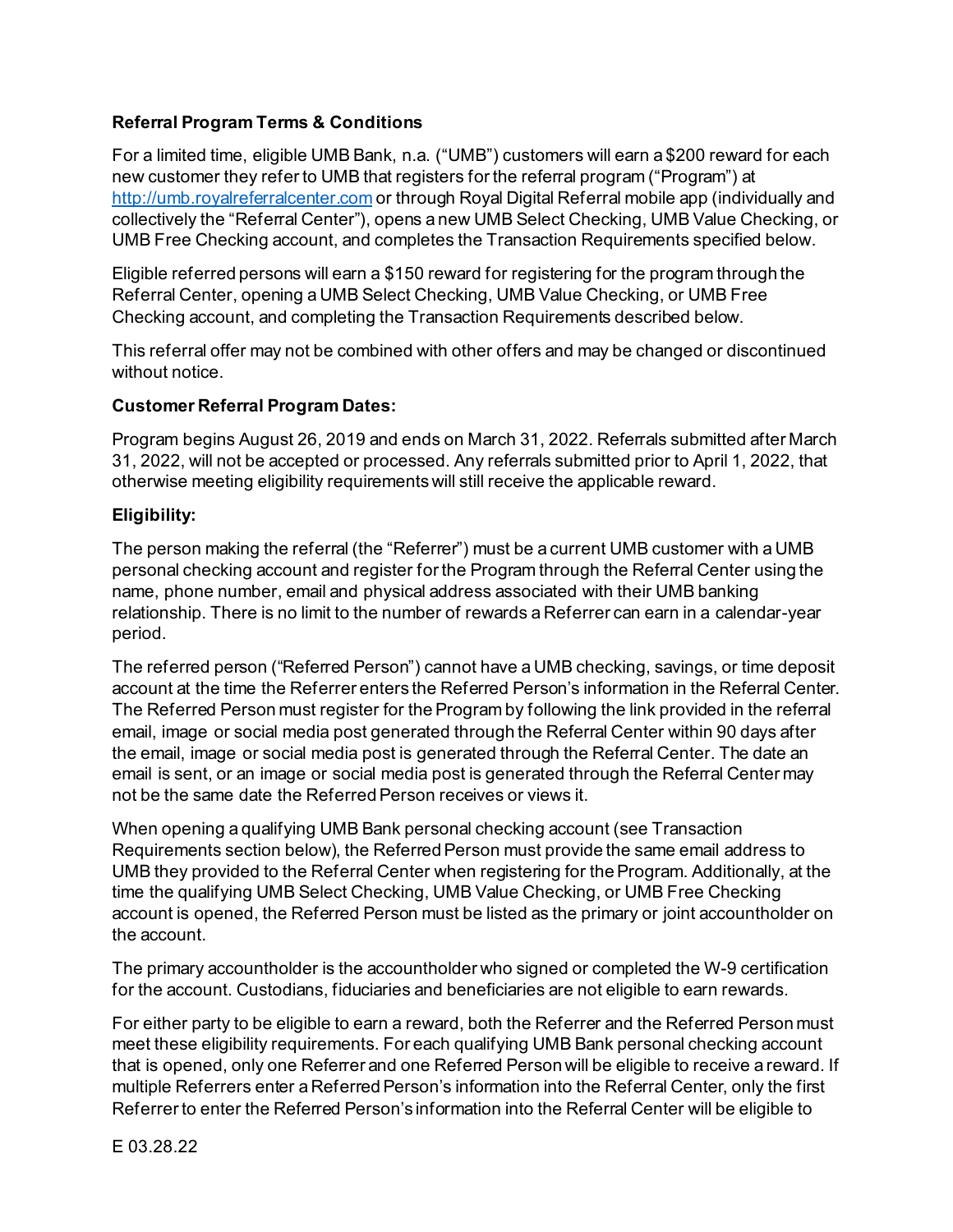receive a reward. If two or more eligible Referred Persons open a joint account, the Referred Person that will be eligible to receive a reward will be the Referred Person whose information was entered into the Referral Center first.

Employees of UMB Financial Corporation and its subsidiaries are not eligible for this referral offer.

# **Transaction Requirements:**

For either party to earn a reward, the Referred Person must open a new UMB Select Checking, UMB Value Checking, or UMB Free Checking account within ninety (90) days after the referral email, image, or social media post is generated through the Referral Center. For either party to earn a reward, the Referred Person must keep the account open and in good standing for at least sixty (60) days and fulfill each of the following transaction requirements within sixty (60) days after account opening:

- **Enroll in UMB Online Banking, set up bill-pay, and make three (3) or more online bill payments; AND**
- **Receive one (1) direct deposit of at least \$250 into the account; AND**
- **Complete six (6) or more UMB Visa® debit card transactions (excludes ATM withdrawals).**

Transactions include payments made using your debit card number, but not ATM transactions. "Pending" transactions are not counted toward the six (6) transaction requirement. For the purposes of qualifying for the reward, bill payment and debit card transactions are considered complete when they have posted. Debit card transactions do not always post to your account the same day you use your card or otherwise authorize a transaction. The timing of when a purchase posts depends largely upon the merchant. You may use UMB Online Banking and/or UMB Mobile Banking App to track when your purchases post.

**Payment of Rewards:** Processing and delivery of rewards may take an additional 6-8 weeks after all Program requirements have been met. Rewards will be direct deposited into the qualifying Referrer and Referred Persons' respective UMB personal checking accounts. The Referrer and the Referred Person must have an open UMB personal checking account for their rewards to be paid. If the personal checking account is closed at time of payment, that customer no longer qualifies for payment. If the Referred Person has more than one UMB personal checking account, the funds will be deposited in the most recently opened account for that individual. Rewards are considered miscellaneous income and may be reportable to you and the IRS on Form 1099-MISC (or Form 1042-S, if applicable). The income will be reported to the Primary Accountholder on the account, in the year received, as required by applicable law. Please consult your tax advisor if you have any questions. UMB cannot provide tax advice.

## **Minimum Opening Balance Requirements, Annual Percentage Yield (APY), and Interest Rate:**

Minimum opening deposit required: UMB Select Checking - \$1,000; UMB Value Checking - \$100; and UMB Free Checking - \$10. If the checking account is closed within the first ninety (90) days from the account opening date, a charge may be imposed. UMB Value Checking and UMB Free Checking do not pay interest. If you choose to open an interest-bearing UMB Select Checking account, the interest rates and annual percentage yields (APYs) are shown below: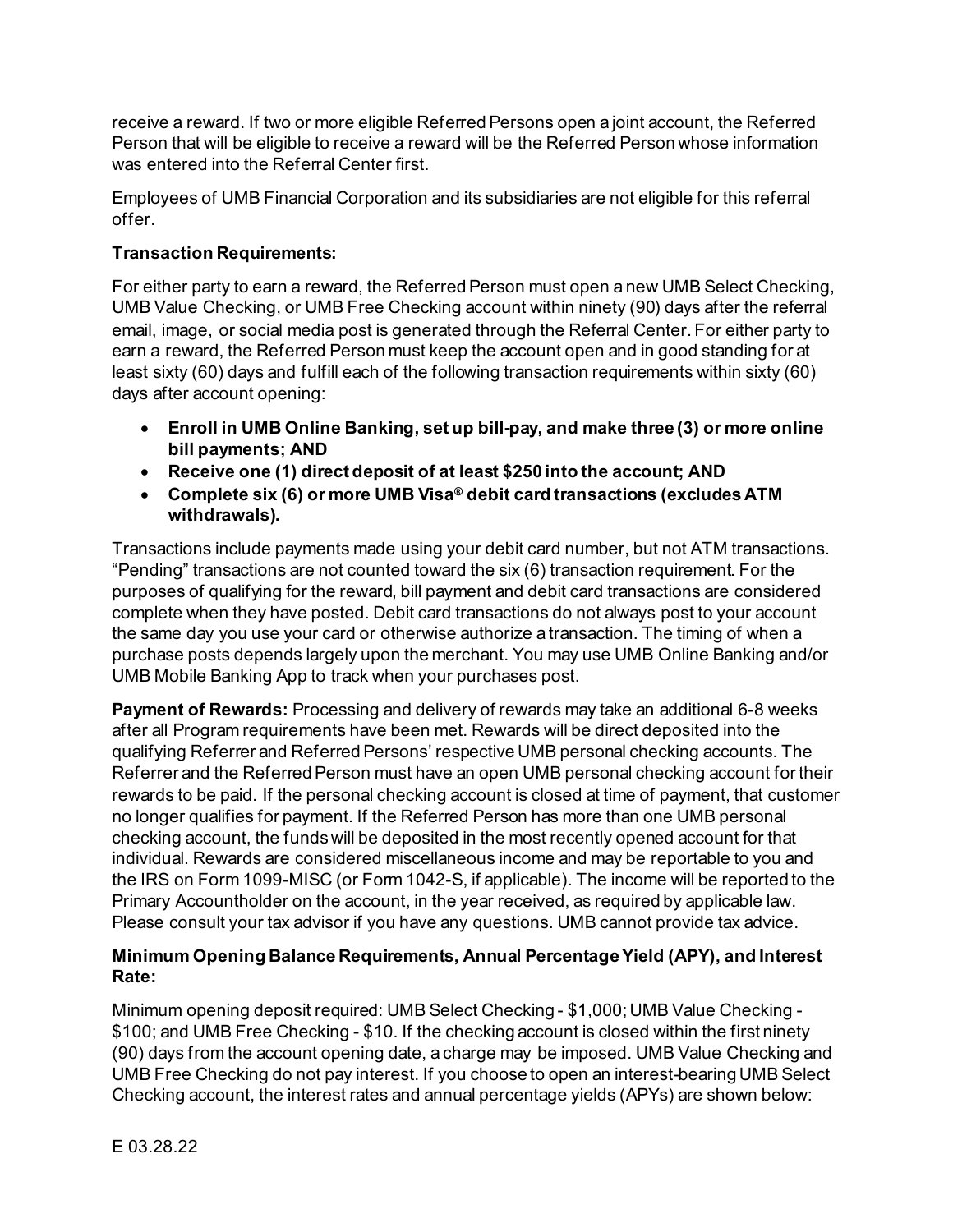| UMB Select Checking - Accurate as of January 19, 2022 |                       |                      |                                |
|-------------------------------------------------------|-----------------------|----------------------|--------------------------------|
|                                                       | <b>Balance Levels</b> | <b>Interest Rate</b> | <b>Annual Percentage Yield</b> |
| Tier I                                                | $$0 - $999.99$        | 0.01%                | 0.01%                          |
| Tier II                                               | $$1,000 - $2,499.99$  | 0.01%                | 0.01%                          |
| Tier III                                              | \$2,500 - \$24,999.99 | 0.01%                | 0.01%                          |
| Tier IV                                               | \$25,000 and over     | 0.02%                | 0.02%                          |

These interest rates and APYs are accurate as of January 19, 2022. Interest rates and APYs listed are for accounts opened online and are accurate as of the effective date listed. Interest rates and APYs may vary by region and may be changed at any time solely at the discretion of the Bank. Contact a UMB associate for more information on the current interest rates and APYs available in your area. UMB also reserves the right to change the balance levels on which different APYs may be obtained. Fees and charges may reduce earnings on the account. See a UMB associate for more information about UMB checking accounts, including fees, terms, and conditions.

**Enrollment Notification:** By registering for the program, the Referred Person acknowledges that given the nature of the Program, the Referrer may be able to discern, in certain circumstances as described below, that the Referred Person has opened an account with UMB and met the requirements for earning a referral reward. UMB does not disclose or otherwise make the Referred Person's personally identifiable information available to the Referrer. The Referrer will be able to tell, in the aggregate, the number of his or her referrals that are pending (displayed as "Qualifications Met") or completed (displayed as "Opened Accounts"). These statuses will be listed in the aggregate, and not associated with specific referrals. However, if the Referrer has made only one referral, the statuses would only relate to that one referral.

**Opt-out:** By sending referral communications through the Referral Center, the Referrer confirms that he or she has consent to send text and email messages to each recipient. The Referrer authorizes the sending of Program communications to each Referred Person. If a person chooses to unsubscribe from UMB's Referral Program, future attempts to communicate through the system using that unsubscribed email address will be blocked and not deployed. Each person who registers through the Referral Center authorizes future communications, including emails regarding the Program, unless they unsubscribe or "opt out" by making an election through UMB's Referral Center or clicking on the "Unsubscribe" link included in Program emails.

**Starbucks® Coffee Gift Cards:** The Referrer may earn a \$5 gift card to Starbucks® Coffee for every ten (10) unique referral texts, emails, or social media posts generated through the Referral Center. For example, a referral email generated through the Referral Center will count as one (1) referral for the purpose of earning a Starbucks<sup>®</sup> gift card. A single social media post will count as one (1) referral regardless of the number of individuals that click on or take action on the post. As of 2/6/2020, there is a limit of five (5) Starbucks® Coffee gift cards a Referrer may earn each calendar year. Starbucks® Coffee gift cards will be delivered as a code to the email address you provided at time of registration. CS3 Marketing is responsible for paying the